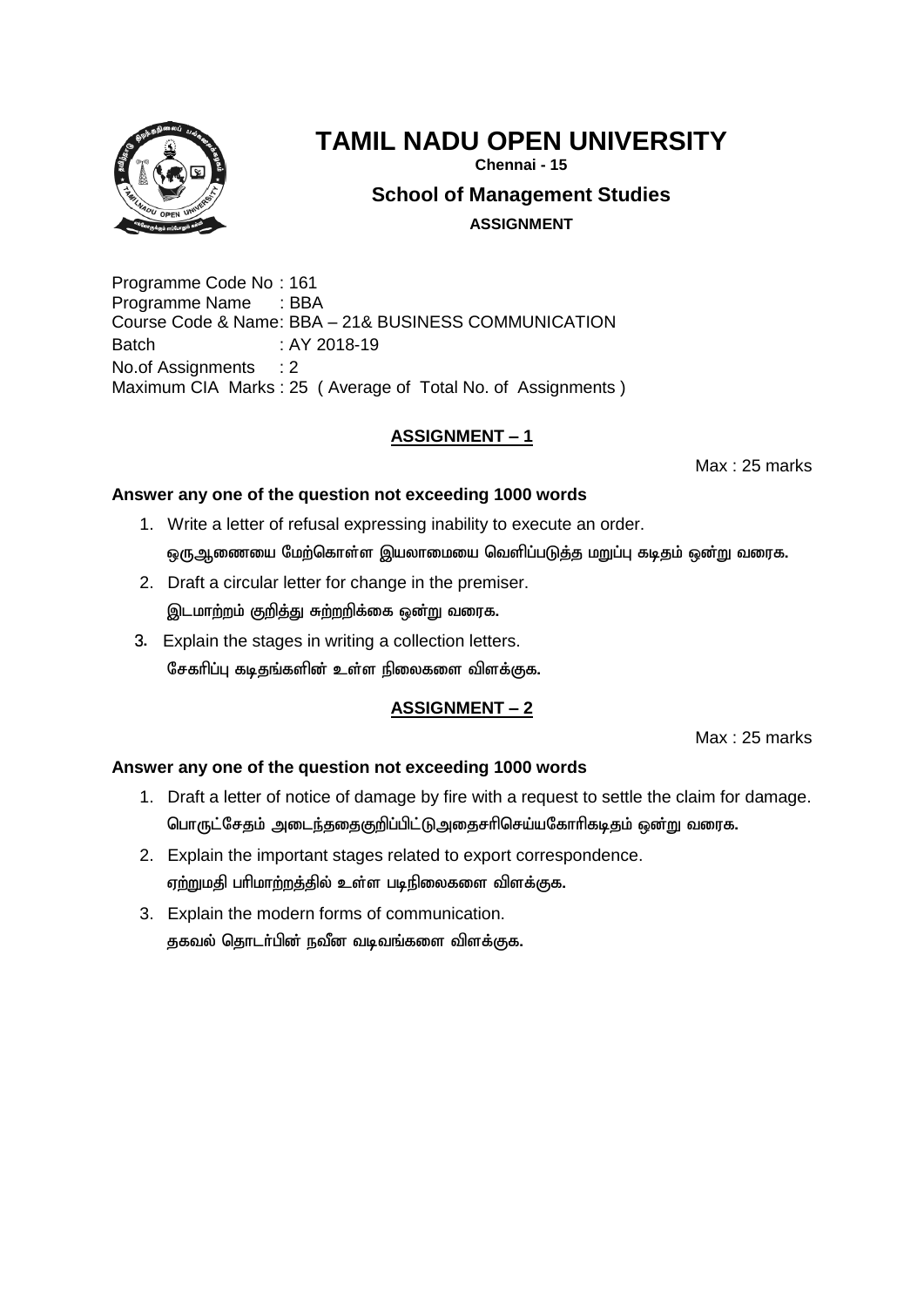

**Chennai - 15**

**School of Management Studies**

**ASSIGNMENT**

Programme Code No : 161 Programme Name : BBA Course Code & Name: BBA – 22 & MANAGERIAL ECONOMICS Batch : AY 2018-19 No.of Assignments : 2 Maximum CIA Marks : 25 ( Average of Total No. of Assignments )

# **ASSIGNMENT – 1**

Max : 25 marks

## **Answer any one of the question not exceeding 1000 words**

- 1. Explain Elasticity of demand and its types. தேவை நெகிழ்ச்சியின் வகைகளை விளக்குக.
- 2. Explain economies of scale and its classification. உற்பத்தி சிக்கனங்கள் அதன் வகைகளை விளக்குக.
- 3. Elaborate the Law of Supply and determinants of the Law of Supply. அளிப்பு விதி மற்றும் அளிப்பு விதி நிர்ணய காரணிகளை விவரி.

# **ASSIGNMENT – 2**

Max : 25 marks

- 1. Explain the role of economics in business decision. வணிக முடிவுகளில் பொருளாதாரத்தின் பங்கினை விளக்குக.
- 2. Explain the uses of Break Even Analysis. சரிசம பகுத்தாய்வின் பயன்களை விளக்குக.
- 3. Enumerate cost reduction and the techniques of cost reduction. செலவு குறைப்பு மற்றும் அதன் யுக்கிகளை விவரி.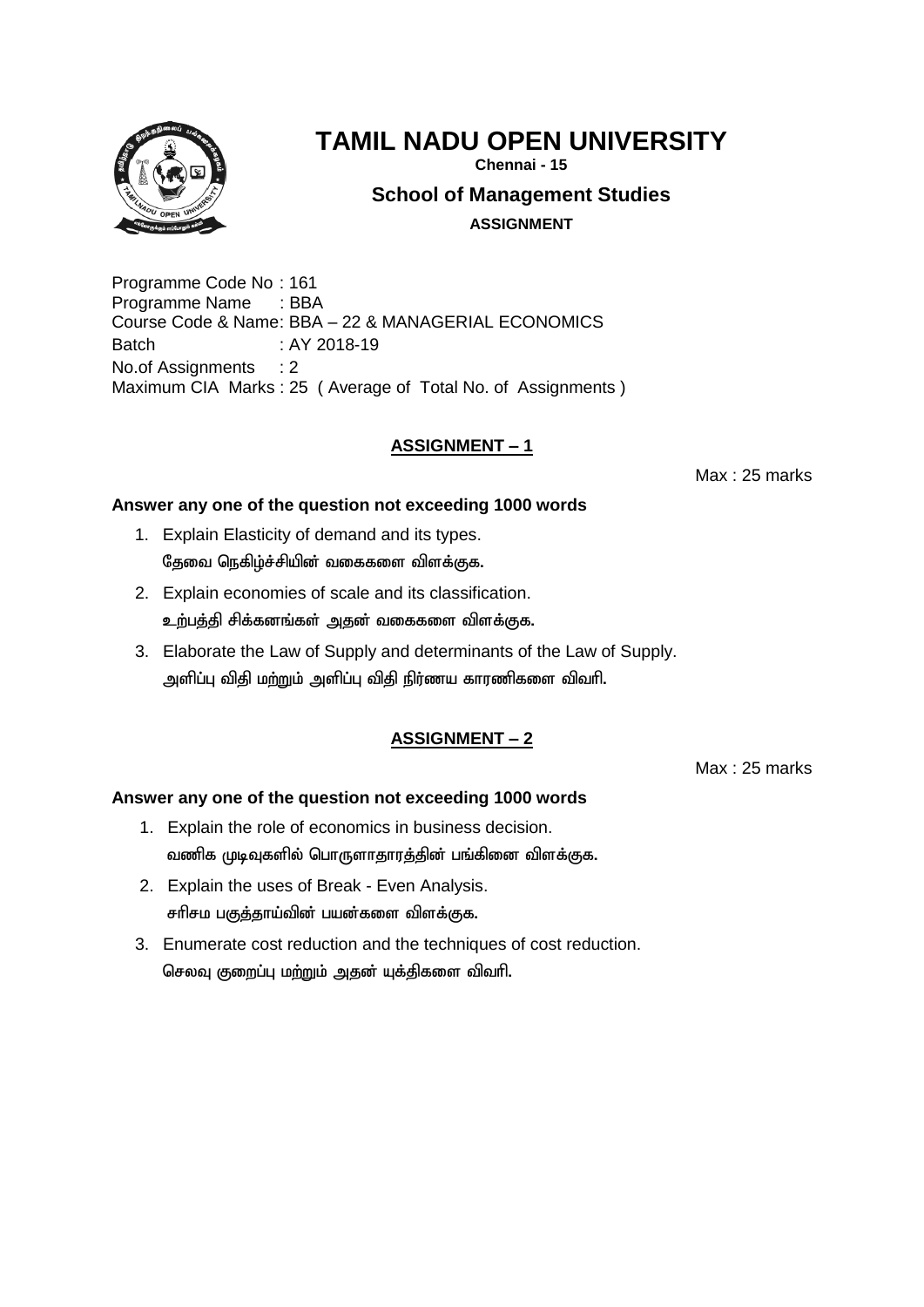

**Chennai - 15**

# **School of Management Studies**

**ASSIGNMENT**

Programme Code No : 161 Programme Name : BBA Course Code & Name: BBA – 23 & QUANTITATIVE METHODS Batch : AY 2018-19 No.of Assignments : 3 Maximum CIA Marks : 25 ( Average of Total No. of Assignments )

# **ASSIGNMENT – 1**

Max : 25 marks

## **Answer any one of the question not exceeding 1000 words**

1. Solve the minimization LPP by graphical method

Minimize  $Z = 3 X_1 + 2X_2$ 

Subject to  $5X_1 + X_2 \ge 10$ 

 $X_1 + X_2 \ge 6$ 

 $X_1 + 4X_2 \ge 12$  Where x and  $y \ge 0$ .

வரைபடம் மூலம் மீச்சிறு மதிப்பாக்கும் LPP ஐ தீர்க்க.

 $5X_1 + X_2 \ge 10$  $X_1 + X_2 \ge 6$  $X_1 + 4X_2 \ge 12$ 

 $X_1$  மற்றும்  $X_2 \geq 0$  என்ற கட்டுப்பாடுகளுக்கிணங்க, Z = 3  $X_1 + 2 X_2$  இன் மீச்சிறு மதிப்பைக் காண்க.

2. Explain the quantitative approaches to decision making.

முடிவெடுத்தலுக்கான அளவின அணுகு முறையை விளக்குக.

3. Define Model and list out its merits and demerits. வரையறு மாதிரி மற்றும் அதன் நிறை, குறைகளை வரிசைபடுத்துக.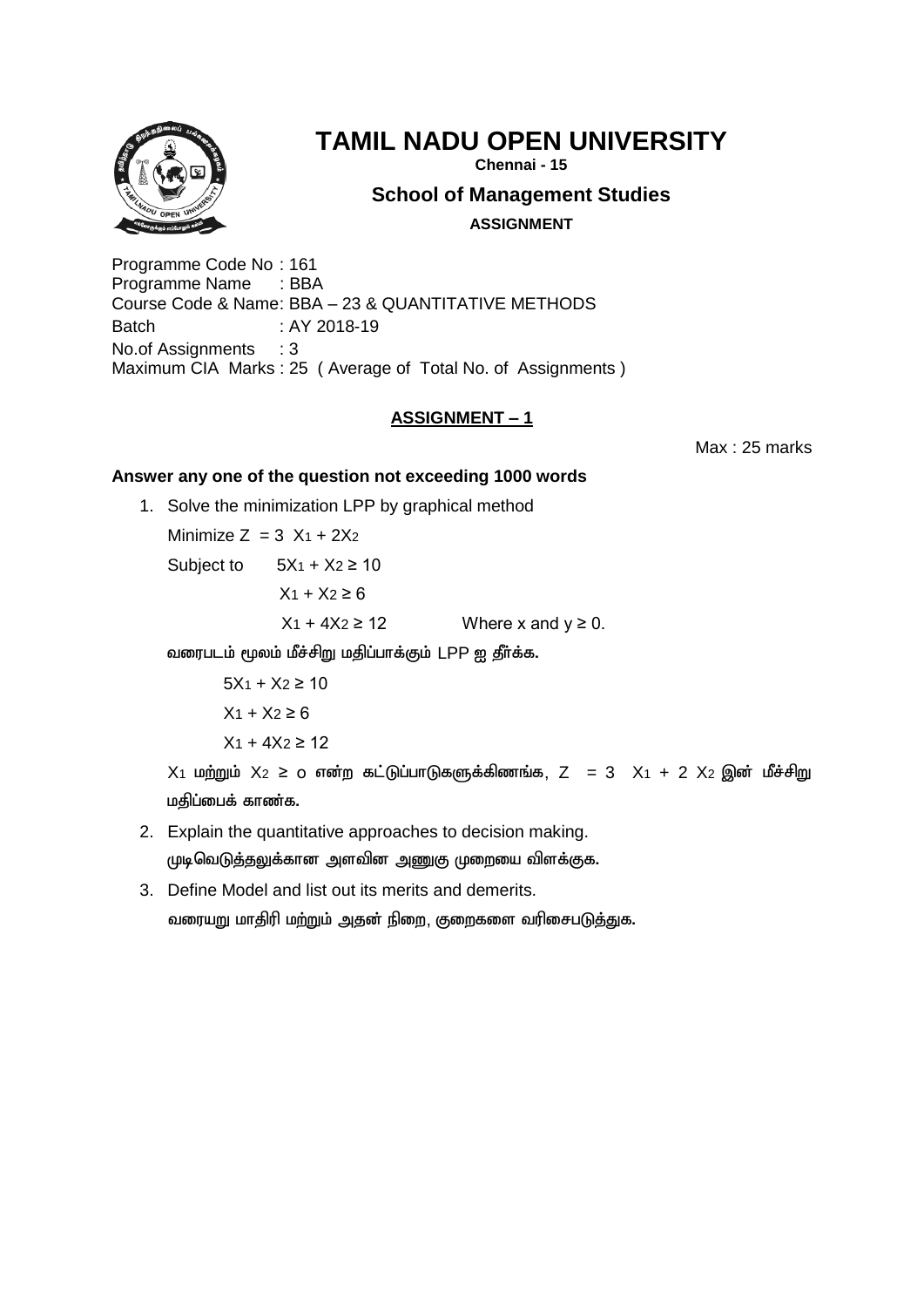#### **Answer any one of the question not exceeding 1000 words**

1. On a national highway, there is single bus-shelter for town buses to stop and on an average 30 buses ply in the route per hour which need to stop aither to alight or to load the commuters. The time required by the commuters to alight or to board the bus has an exponential distribution with a mean of 90 seconds. Find the four basic operating characteristics for this queuing situation.

ஒரு தேசிய நெடுஞ்சாலையில், நகர பேருந்துகளை <u>நிறுத்துவதற்கு</u> ஒற்றை பேருந்து நிறுத்தம் உள்ளது. <u>அந்த நிறுத்தத்</u>தில் பயணிகளை ஏற்றவோ அல்லது இறக்கவோ, <u>நிறுத்த</u>ப்பட வேண்டிய பேருந்துகள் அந்தத் தடத்தில் ஒரு மணி நேரத்திற்கு சராசரியாக 30 பேருந்துகள் செல்கின்றன. பேருந்தில் பயணிகள் ஏறுவதற்கு அல்லது இறங்குவதற்கு தேவைப்படும் நேரம், 90 வினாடிகள் சராசாியுடன் கூடிய ஒரு அடுக்கு முறைப்பரவலாக அமைந்துள்ளது. இந்த வரிசை முறைக்கு நான்கு அடிப்படை செயல்பாட்டு இயல்புகளைக் காண்க.

2. Determine an initial basic feasible solution to the following transportation problem using (a) the least cost method, and (b) Vogel's approximation method.

|        |                | D1 | D <sub>2</sub> | D <sub>3</sub> | D4 | Supply |
|--------|----------------|----|----------------|----------------|----|--------|
| Source | S <sub>1</sub> |    | っ              |                |    | 30     |
|        | S <sub>2</sub> | 3  | 3              | 2              |    | 50     |
|        | S <sub>3</sub> |    | 2              | 5              | 9  | 20     |
|        | Demand   20    |    | 40             | 30             | 10 |        |

**Destination** 

(a) மிகக் குறைந்த செலவு முறை மற்றும் (b) வோஜலின் தோராய முறையை பயன்படுத்தி, பின்வரும் போக்குவரத்துக் கணக்கிற்கு முதல்நிலை அடிப்படை இயலுமான தீா்வை தீர்மானிக்கவும்.

| சேருமிடம் |  |
|-----------|--|
|-----------|--|

|                | D <sub>1</sub> | D <sub>2</sub> | D <sub>3</sub> | D <sub>4</sub> | அளிப்பு |
|----------------|----------------|----------------|----------------|----------------|---------|
| S <sub>1</sub> |                | 2              |                |                | 30      |
| S <sub>2</sub> | 3              | 3              | 2              |                | 50      |
| S <sub>3</sub> |                | 2              | 5              | 9              | 20      |
| தேவை           | 20             | 40             | 30             | 10             |         |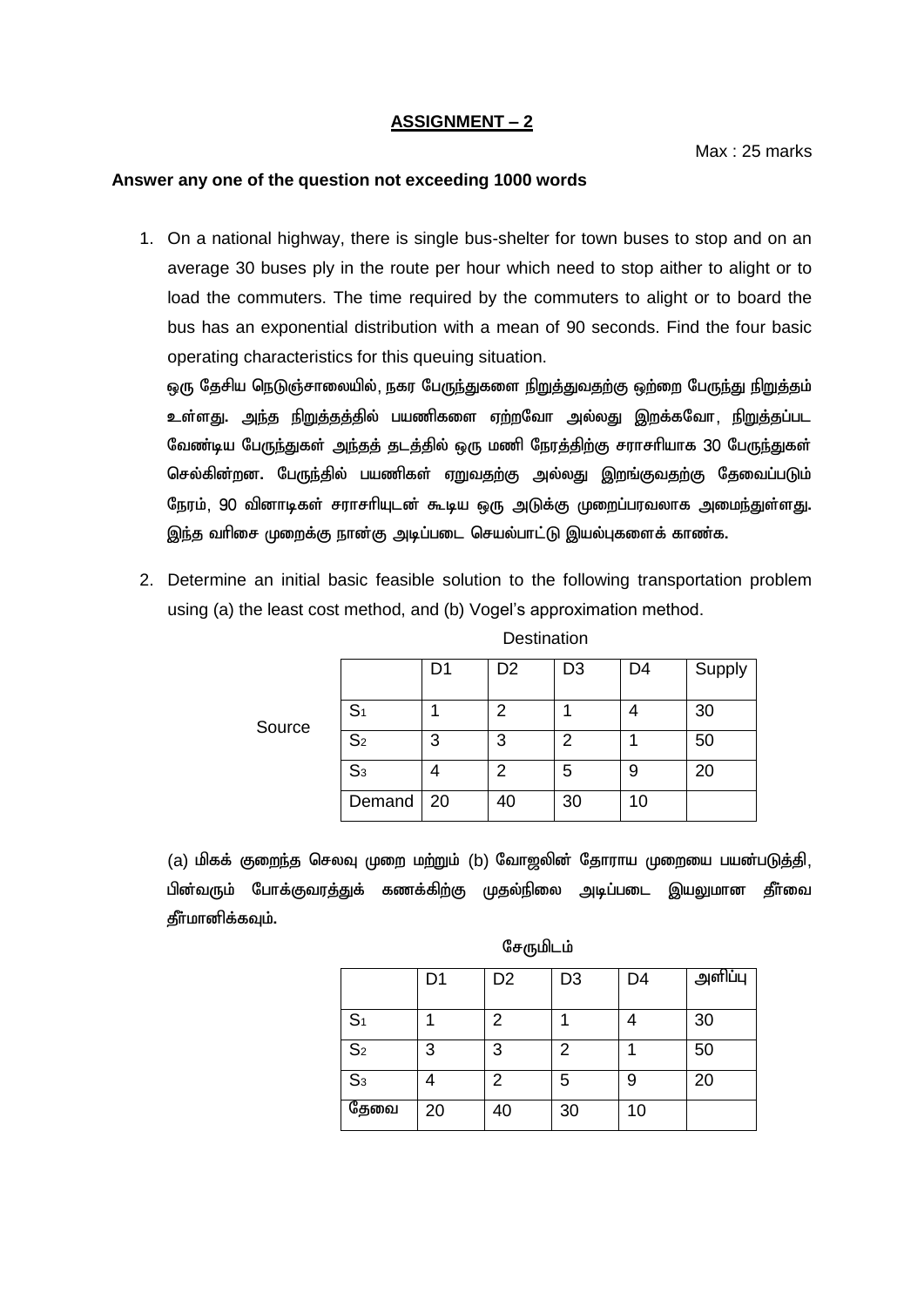3. A company wants to build four show-rooms. The company in the past has used five different construction contractors, and invited each to bid on each job. The final bids (in lakh Rs.) are given the following matrix. Since, the company wants to have the show-rooms as early as possible; it will award at the most one job to one contractor. What assignment results in minimum total cost to the company?

|            |             |    | 2  | 3  |    | 5  |  |
|------------|-------------|----|----|----|----|----|--|
|            | 1           | 85 | 88 | 87 | 82 | 89 |  |
| Show Rooms | $\mathbf 2$ | 78 |    | 78 | 76 | 79 |  |
|            | 3           | 82 | 81 | 82 | 80 | 83 |  |
|            | 4           | 84 | 84 | 86 | 83 | 84 |  |

#### Construction Contractors

ஒரு நிறுவனம் நான்கு காட்சி கூடங்களை அமைக்க விரும்புகிறது. நிறுவனம் கடந்த காலத்தில் <u>ஐந்து</u> வெவ்வேறு கட்டுமான ஒப்பந்ததாரா்களை பயன்படுத்தியுள்ளது. ஒவ்பொருவரையும் ஒரு வேலைக்கு ஏலம் கேட்க அழைத்துள்ளது. பின்வரும் அணிக்கோவையில் இறுதி ஏலம் (ரூபாய் இலட்சங்களில்) கொடுக்கப்பட்டுள்ளது. நிறுவனம், காட்சி கூடங்களை எவ்வளவு விரைவாக பெற முடியுமோ அவ்வளவு விரைவாக விரும்புவதால், ஒரு ஒப்பந்ததாரருக்கு அதிக பட்சம் ஒரு வேலையையே அளிக்கும். எந்த ஒதுக்கீடு, நிறுவனத்திற்கு மீச்சிறு மொத்த செலவைத் தரும்?

#### கட்டுமான ஒப்பந்ததாரர்கள்

|                 |   |    | $\overline{2}$ | 3  | 4  | 5  |
|-----------------|---|----|----------------|----|----|----|
|                 | 1 | 85 | 88             | 87 | 82 | 89 |
|                 | 2 | 78 | 77             | 78 | 76 | 79 |
| காட்சி கூடங்கள் | 3 | 82 | 81             | 82 | 80 | 83 |
|                 | 4 | 84 | 84             | 86 | 83 | 84 |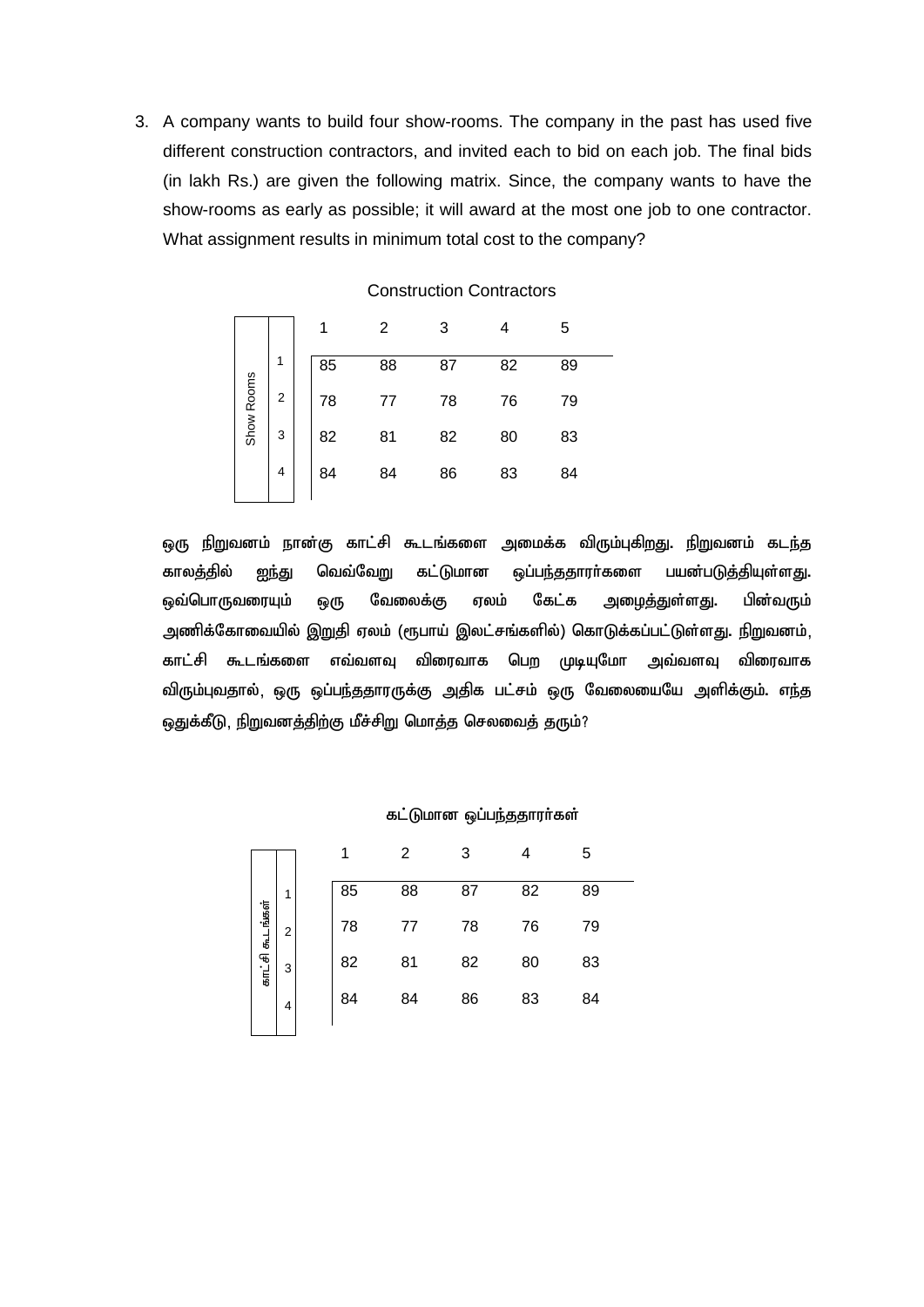### **Answer any one of the question not exceeding 1000 words**

- 1. Explain in detail the steps in network analysis. வலையமைப்பு பகுப்பாய்வின் படிகள் பற்றி விரிவாக விவரி.
- 2. Solve the following game using graphical method

|     |                | B  |    |  |
|-----|----------------|----|----|--|
|     |                | b1 | b2 |  |
|     | a <sub>1</sub> |    | 6  |  |
| A's | a <sub>2</sub> |    |    |  |
|     | a <sub>3</sub> | 8  | -6 |  |
|     |                |    |    |  |

வரைபட முறையை பயன்படுத்தி பின்வரும் விளையாட்டைத் தீா்.

|     |                | B  |    |  |
|-----|----------------|----|----|--|
|     |                | b1 | b2 |  |
|     | a <sub>1</sub> | -7 | 6  |  |
|     | a <sub>2</sub> |    |    |  |
| A's | a <sub>3</sub> | 8  | -6 |  |
|     |                |    |    |  |

3. Solve the following games pay-off matrix

| B <sub>1</sub>                    | B2    | B <sub>3</sub> B <sub>4</sub> |      |
|-----------------------------------|-------|-------------------------------|------|
|                                   | $-18$ | 78                            | - 90 |
|                                   | 102   | 54                            | 70   |
| $A_1$ 150<br>$A_2$ 6<br>$A_3$ 130 | $-30$ | 78                            | 80   |

பின்வரும் விளையாட்டு ஈட்டு ஊதிய அணிக்கோவையை தீர்க்க.

| B <sub>1</sub>                    | B <sub>2</sub> | Вз | - B4 |
|-----------------------------------|----------------|----|------|
|                                   | -18            | 78 | 90   |
| $A_1$ 150<br>$A_2$ 6<br>$A_3$ 130 | 102            | 54 | - 70 |
|                                   | $-30$          | 78 | 80   |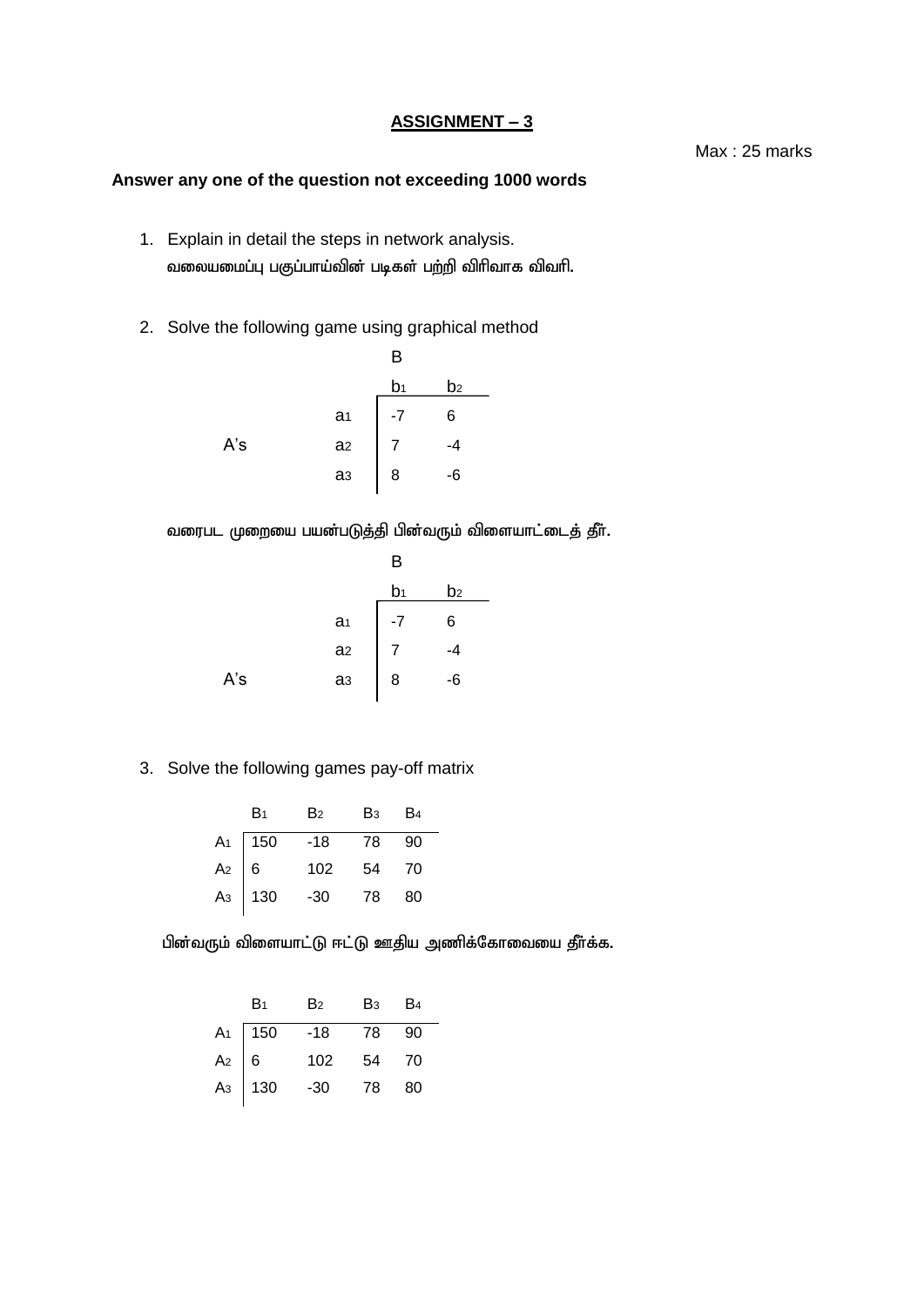

**Chennai - 15**

**School of Management Studies**

**ASSIGNMENT**

Programme Code No : 161 Programme Name : BBA Course Code & Name: BBA – 24 & FINANCIAL MANAGEMENT Batch : AY 2018-19 No.of Assignments : 3 Maximum CIA Marks : 25 ( Average of Total No. of Assignments )

# **ASSIGNMENT – 1**

Max : 25 marks

## **Answer any one of the question not exceeding 1000 words**

- 1. Explain the functions of financial management. நிதி மேலாண்மையின் வேலைகளை விளக்குக.
- 2. Describe short term sources. குறுகியகால மூலாதாரங்கள் பற்றி விவரி.
- 3. Discuss the classification cost. கொள்விலை வகைகளை விவாதி.

# **ASSIGNMENT – 2**

Max : 25 marks

- 1. Explain the internal and external factors determining capital structure. முதல் அமைப்பு முடிவு செய்வதற்கான உட்காரணங்கள் மற்றும் வெளிக்காரணங்களை விளக்குக.
- 2. Discuss the types of dividend policy. பங்காதாயத்தின் கொள்கை வகைகளை விவாதி.
- 3. Explain the need and signification capital budgeting. மூலதன நிதி திட்டமிடுதலின் தேவையையும், முக்கியத்துவத்தையும் விளக்குக.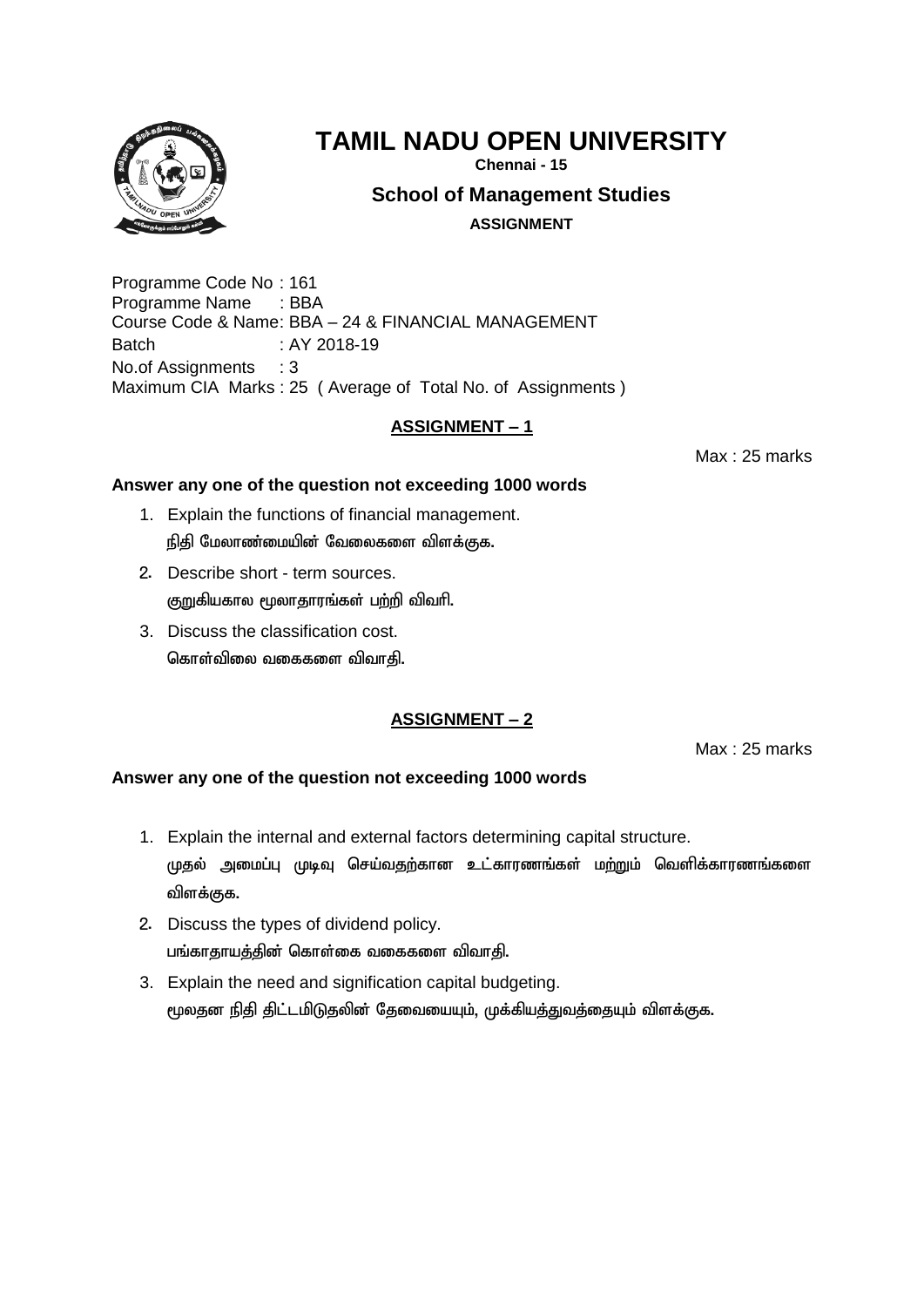Max : 25 marks

#### **Answer any one of the question not exceeding 1000 words**

1. A company is considering a project consisting of Rs.50,000 life of the project is 5 years and no salvage value. Tax rate is 55%. The estimated cash flows before tax (CFBT) are given as follows.

| Year | <b>CFBT</b> |
|------|-------------|
| 1    | 10,000      |
| 2    | 11,000      |
| 3    | 14,000      |
|      | 15,000      |
| 5    | 25,000      |

Complete the following:

- i) Payback Period
- ii) ARR
- iii) IRR
- iv) NPV @ 10% discount rate
- v) PI @ 10% discount rate.

ஒரு கம்பெனி ஒரு திட்டத்தை ரூ.50, 000 செலவில் நடத்த விருக்கிறது. அதன் முமு ஆயுட் காலம் 5 வருடங்கள் வரி விகிதம் 55% மதிப்பிடப்பட்ட (estimated) பண ஒட்டம் வரிக்கு முன்பு வரிக்கு (CFBT) முன்பு பண ஒட்டம் பின்வருமாறு.

| ஆண்டு | வரிக்கு முன்பு பண ஒட்டம் |
|-------|--------------------------|
| Year  | <b>CFBT</b>              |
| 1     | 10,000                   |
| 2     | 11,000                   |
| 3     | 14,000                   |
|       | 15,000                   |
| 5     | 25,000                   |
|       |                          |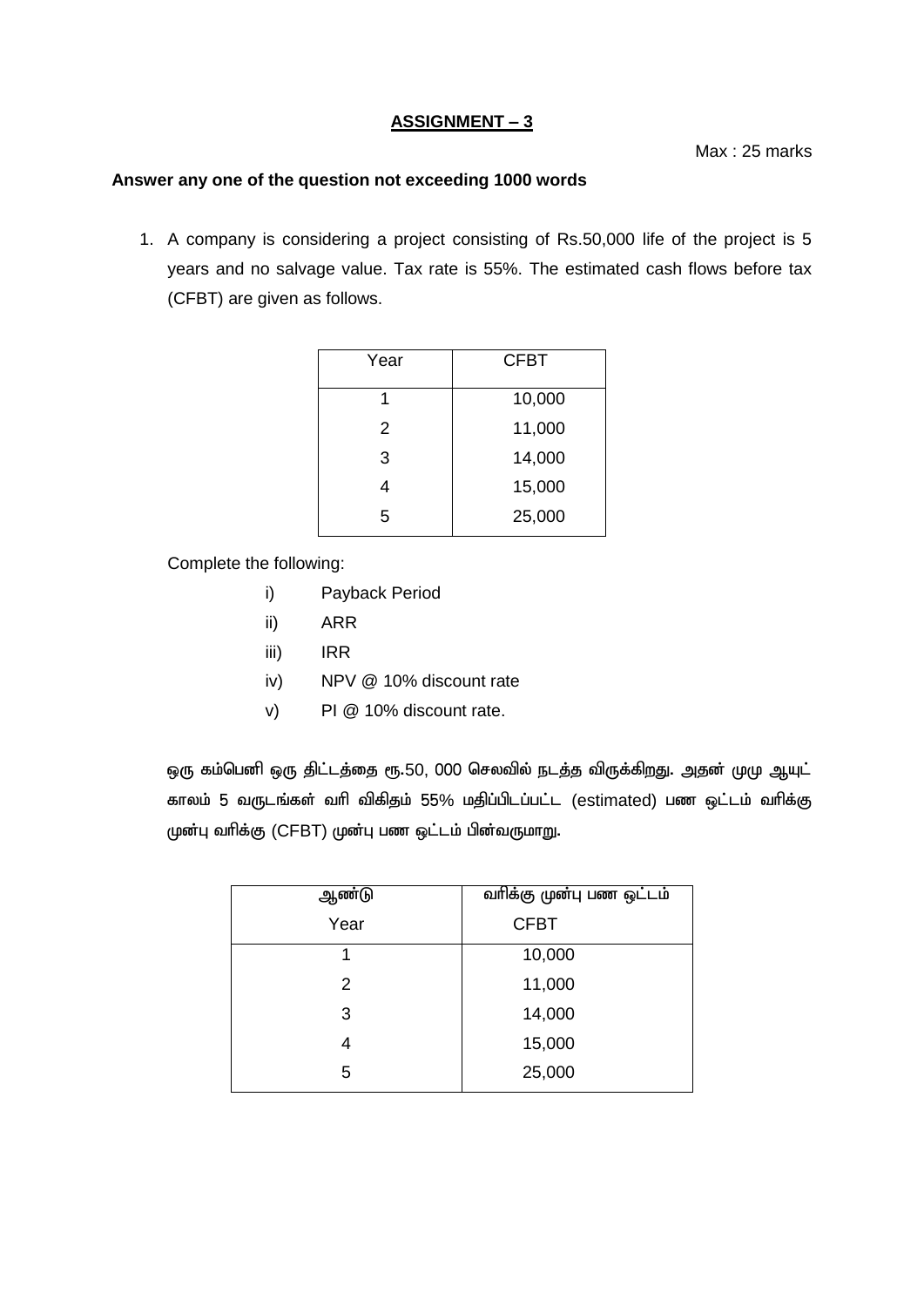கீழ்க்கண்டவற்றை கணக்கீடு

- i) திருப்பிக் கொடுக்கும் காலம்
- ii) சராசரி விகித பலன்
- iii) உள் விகித பலன்
- iv) நிகர தற்போதைய தள்ளுபடி விகிதம்  $10\%$
- $v$ ) இலாப அட்டவணை தள்ளுபடி விகிதம்-10 $\%$
- 2. Discuss the cash management techniques. பணத்தை மேலாண்மை செய்வதற்கான உத்திகள் பற்றி விவாதிக்க.
- 3. Describe in detail the major areas in receivables management namely, Credit policies, credit terms and collection policies. பணவரவு மேலாண்மையின் பெரும் பகுதிகளான கடன் கொள்கைகள், கடன் நிபந்தனைகள்,கடனை வசூலிக்கும் கொள்கைகள் பற்றி விரிவாக விவரிக்க.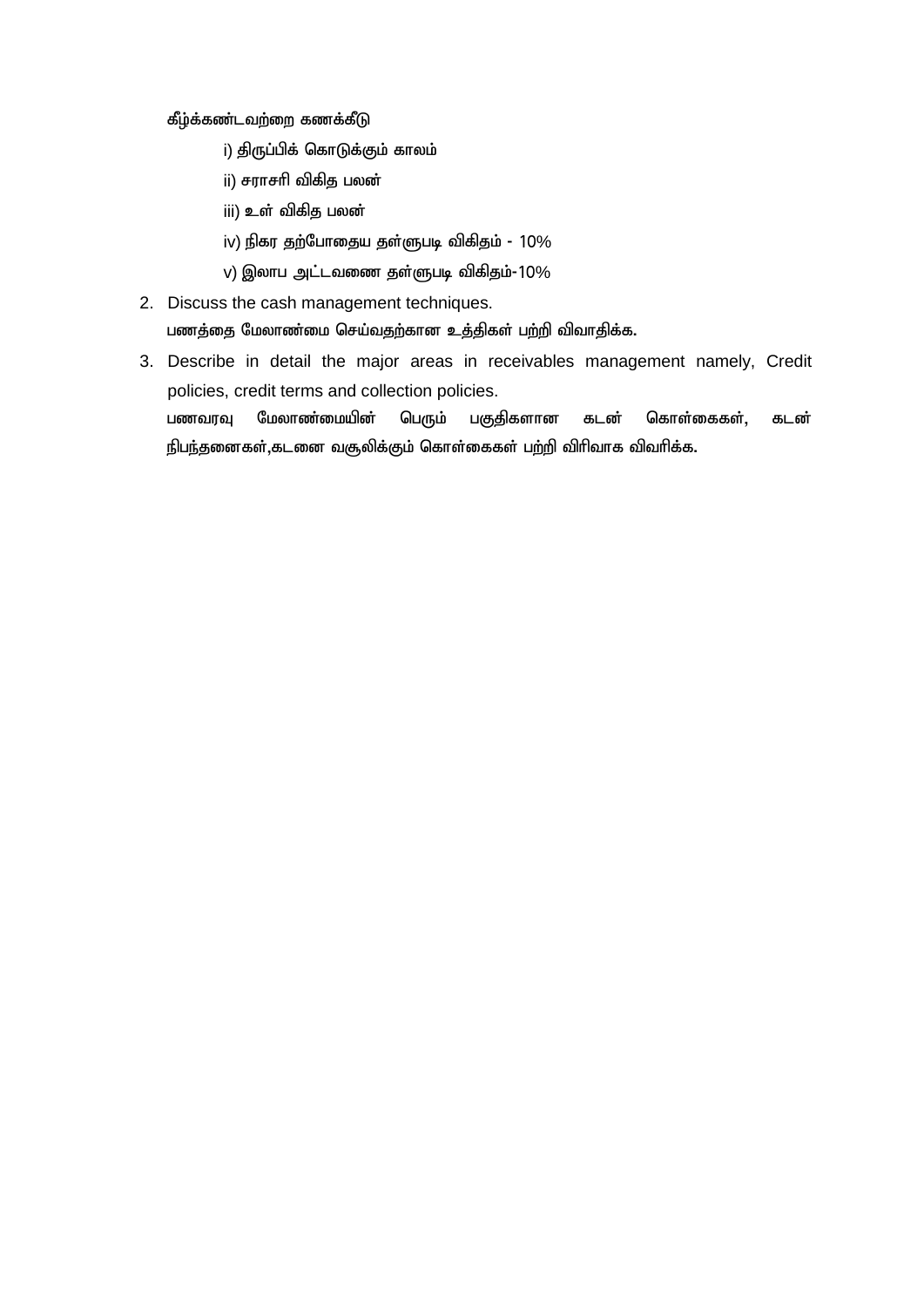

**Chennai - 15**

**School of Management Studies**

**ASSIGNMENT**

Programme Code No : 161 Programme Name : BBA Course Code & Name: BBA – 25& MARKETING MANAGEMENT Batch : AY 2018-19 No.of Assignments : 3 Maximum CIA Marks : 25 ( Average of Total No. of Assignments )

# **ASSIGNMENT – 1**

Max : 25 marks

# **Answer any one of the question not exceeding 1000 words**

- 1. Explain Bases of segmentation. கூறுபாட்டின் அடிப்படையை விளக்குக.
- 2. Elaborate the concepts of marketing in new economy. புதியபொருளாதாரத்தில் சந்தையியல் பற்றி விவரி.
- 3. Explain the tools of Marketing. சந்தையிலின் முக்கிய கருவிகள் பற்றி விளக்குக.

# **ASSIGNMENT – 2**

Max : 25 marks

- 1. Specify the suitable strategies for different types of Buying Decisions. பல்வேறு வாங்கும் முடிவுகளுக்கேற்ற தேவையான தந்திரங்களை கண்டறிக.
- 2. Explain market strategy in detail. சந்தையியல் அணுகுமுறை பற்றி விளக்குக.
- 3. Describe in the product classification. பொருளை பாகுபாடு செய்தல் பற்றி விவரிக்க.